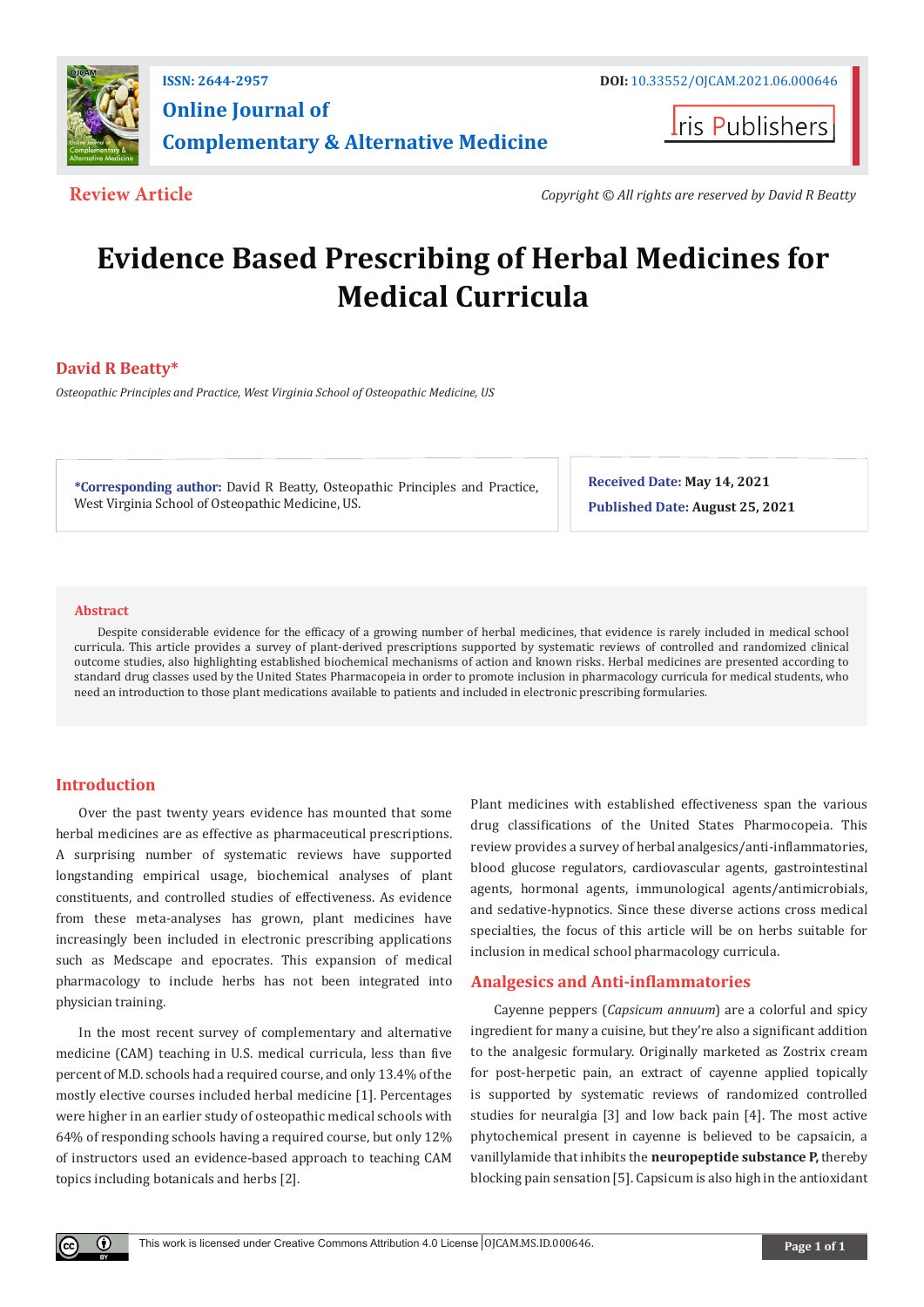vitamins A, C, and E, contributing to an anti-inflammatory effect. Used as a cream or transdermal patch, patients should be warned to avoid rubbing it in, contact with mucous membranes, or heat over the applied area, all of which can cause hyperemia and dysesthesia.

Feverfew (*Tanacetum parthenium*) is efficacious for prevention of migraine headache and with no major safety issues [6,7]. In one study cited in these reviews, there was a three-fold increase (P < .02) in headache frequency for feverfew users who switched to placebo [8]. The mechanism of action is multifactorial with prostaglandin inhibition, smooth muscle relaxation, and platelet granule blockage from sesqueterpine lactones, primarily parthenolide, contributing to effectiveness [9]. Feverfew is in the Asteraceae family and may initiate a hypersensitivity reaction for those allergic to other asters like ragweed and daisies.

Roses are a pleasant surprise in any circumstance, and their efficacy for osteoarthritis is no different. A recent meta-analysis of fifteen randomized controlled studies concluded that dried hips of the European wild rose (Rosa canina) had moderate quality evidence for improvements in pain and stiffness and low quality evidence for safety for patients with degenerative joint disease [10]. A review of the studies on rose hip pharmacological properties identified compounds with potent antioxidant and antiinflammatory actions, including vitamin C, carotenoids, phenolics, and terpenoids [11]. This correlation between studies on outcome and mechanism along with minimal risks strongly supports the prescription of rose hips for osteoarthritis.

Turmeric (Curcuma longa) is even more widely used for osteoarthritis relief, and with good reason. Of the eight studies that met the selection criteria in a systematic review of turmeric for osteoarthritis, three reported a mean reduction of -2.04 on the pain visual analogue score compared to placebo [12]. Four additional studies showed a mean decrease of -15.36 on the Western Ontario and McMaster Universities Osteoarthritis Index. A separate meta-analysis of pharmacologic properties of turmeric identified decreases in interleukin-2, C-reactive protein, and malondialdehyde (MDA) concentration, biomarkers of oxidative stress and inflammation [13]. Dietary use of this Indian spice can be supplemented by a prescription of 500mg capsules four times a day. Turmeric capsules are often formulated with a small amount of black pepper, which aids in turmeric absorption and prevents side effects of bloating and loose yellow stool.

# **Blood Glucose Regulators**

Holy basil (*Ocimum tenuiflorum, O.gratissimus*), also known as tulsi, is a revered medicinal plant in Ayurvedic medicine as an adaptogen affecting most organ systems. A systematic review of twenty-four randomized controlled studies supports tulsi for lowering blood sugar, blood pressure, and serum lipids and without adverse effects in patients with type 2 diabetes mellitus [14]. While the form and dosage used in these studies was diverse, several used

250-300mg dried leaf capsules daily, a dose easily formulated and standardized in western medicine.

Nettle (*Urtica species*) has a long history of use for improving digestion, circulation, and elimination. These observed metabolic effects are supported by a recent systematic review of eight randomized controlled studies indicating effectiveness at lowering fasting blood sugar in patients with type 2 diabetes mellitus [15]. This fast growing and ubiquitous plant is also nutritionally rich in vitamins, minerals, and amino acids, making it a potentially valuable food and feed source [16]. As human food, only the new leaves of a young plant can be eaten fresh. The stinging hairs of mature leaves contain formic acid that must first be neutralized by boiling before palatable consumption.

### **Cardiovascular Agents**

Hawthorn (*Crataegus laevigata*) has been called a medicine chest in a tree because of differing uses of the leaves, berries, bark, and roots. One such application, relief of mild to moderate chronic congestive heart failure, is supported by a systematic review of nine randomized, placebo-controlled studies of dried hawthorn berries that also determined this use was safe with only minimal and mild adverse reactions [17]. This review noted likely mechanisms as antioxidant and hypotensive effects of procyanidins and flavonoids present in hawthorn berries. Like digitalis, hawthorn has positively ionotropic and negatively chronotropic actions, but with a more moderate effect and a much wider therapeutic window.

Horse chestnut (*Aesculus hippicastanum*) has a traditional use for reducing lower extremity swelling that is supported by a systematic review of seventeen controlled studies [18]. An extract of the nut was found to reduce pain and edema in chronic venous insufficiency and with only rare and mild side effects. The most active component is believed to be the saponin escin, a potent vasoconstrictor, but the seed extract also contains esculin, another saponin with antithrombin activity [19]. When prescribing horse chestnut, it's important to specify an extract standardized to 20- 22% saponins to avoid potential hepatic and renal toxicity of higher doses.

#### **Gastrointestinal Agents**

Fennel (*Foeniculum vulgare*) is a familiar herb from the kitchen and checkout counter of Indian restaurants but is not so well known in the neonatal nursery. A systematic review of three randomized controlled studies indicated fennel is effective for infantile colic, with an average of seventy-two less minutes per day of irritability and crying [20]. Biochemical studies have identified antispasmodic, anxiolytic, and laxative properties that might account for fennel's effectiveness at relieving colic [21]. A cooled tea can be administered by bottle alone or mixed with milk or formula.

Peppermint (*Mentha piperita*) is probably the most widely used herbal medicine, although it isn't usually thought of as a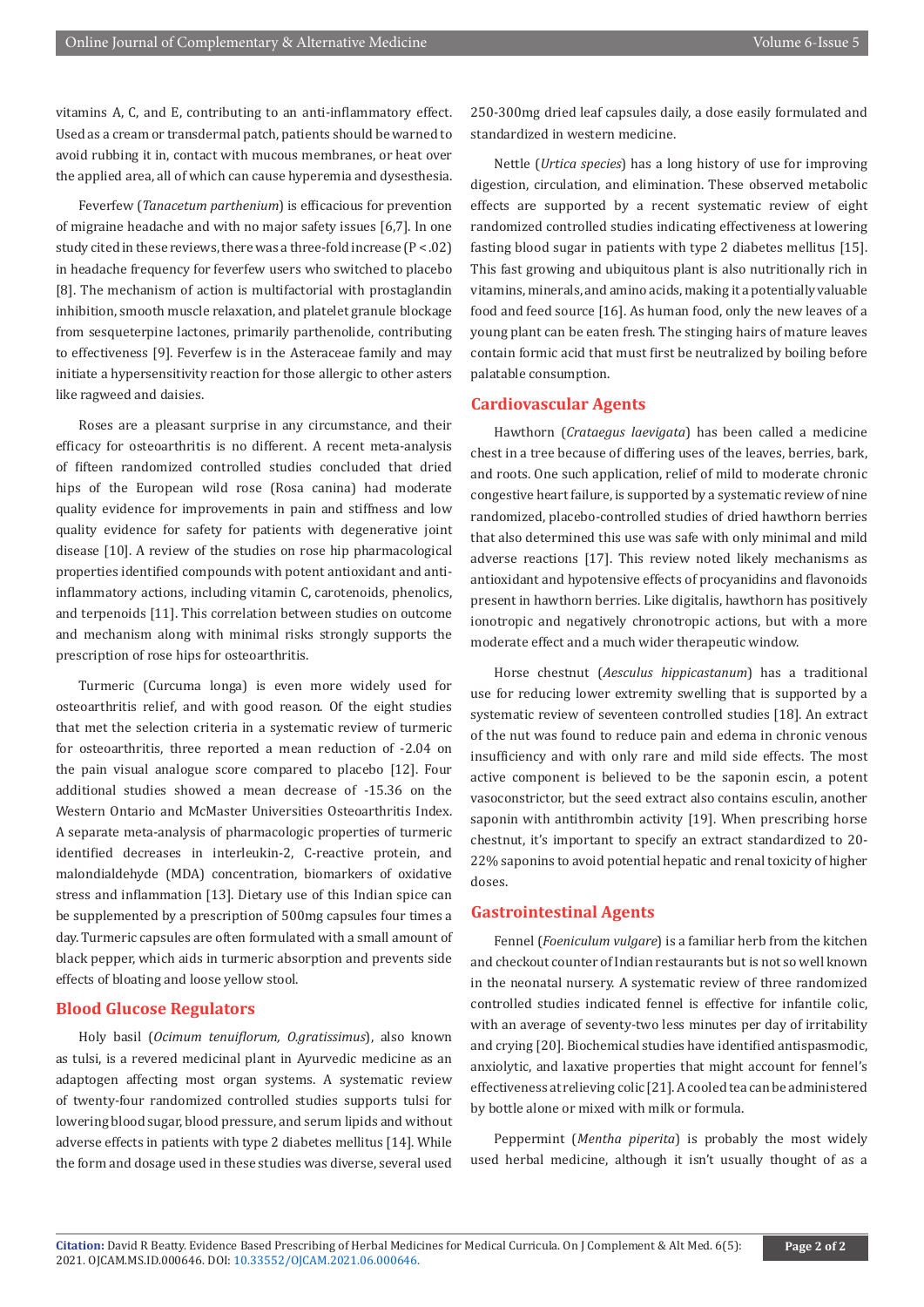therapeutic agent. Mint's effects are utilized daily and with good reason in toothpaste, mouthwash, lip balm, tea, gum, candies, and topical analgesics. A meta-analysis of nine controlled studies found that peppermint oil was effective and safe for short term relief of abdominal pain and irritable bowel syndrome [22]. An additional review of two studies on tension headache found a reduction in severity compared to placebo and comparable to acetaminophen [23]. Menthol is believed to be the major active compound that, along with more than eighty other constituents, imparts smooth muscle relaxation, anti-microbial and anti-inflammatory activity, and stress reduction [24].

## **Hormonal Agents**

Chasteberry (*Vitex agnus-castus*) is the fruit of a Mediterranean tree that was traditionally used for a range of female reproductive problems. Beneficial effects for premenstrual syndrome, premenstrual dysphoric disorder, and hyperprolactinemia were characterized as better than placebo and equivalent to prescription medications in a systematic review of twelve randomized controlled studies [25]. A more recent review of in-vitro and in-vivo studies posited that dopaminergic compounds present in vitex contribute to the beneficial effects for these conditions [26]. A dosage range of 20-240mg/d in divided doses is recommended, with lower amounts for premenstrual syndrome and higher for premenstrual dysphoric disorder hyperprolactinemia.

Red clover (*Trifolium pratense*) has a longstanding use for relieving menopausal symptoms that is supported by a systematic review of efficacy (Figure 1). In this meta-analysis of 17 studies, vaginal dryness and atrophy were both significantly improved with red clover compared to control groups [27]. This effectiveness is due at least in part to isoflavones that act as phytoestrogens. This raises a potential contraindication for women at risk for estrogensensitive breast cancers, though that risk has evidence of being less for red clover than for other estrogens [28]. Red clover can be prescribed as a capsule or tablet with standardized isoflavones at 40-160mg per day but should be used with caution with coagulation disorders due to coumarin and salicylate constituents.



**Figure 1:** The flowering tops of red clover are high in isoflavones that help menopausal symptoms.

### **Immunological Agents and Antimicrobials**

Elderberry (*Sambucus nigra, S.canadensis*) is an ancient remedy for colds and flu, and a recent systematic review supports this usage [29]. This meta-analysis of 180 patients found a large mean effect size that elderberry syrup reduced upper respiratory symptoms. A review of the pharmacological properties of this herbal extract identified substantial evidence for antiviral effects [30]. Recipes for elderberry syrup abound, but patients making their own should be warned to avoid red elderberries (S.rubra) that have a higher concentration of anthocyanins with potential toxicity (severe nausea and vomiting).

Goldenseal (*Hydrastis canadensis*) is an Appalachian plant that was historically overharvested because of observed effectiveness for gastroenteritis, bronchitis, and skin infections. One of its major

constituents, berberine, has in-vitro and in-vivo inhibitory effects on proliferation and reproduction of hepatitis B virus and Helicobacter pylori, among other microorganisms [31]. Now cultivated for medicinal purposes, the dried root of goldenseal can be prescribed for gastroenteritis but should be avoided with pregnancy or lactation and in newborns due to risk of hyperbilirubinemia.

Reishi (*Ganoderma species*) is a shelf fungus often referred to as a medicinal mushroom. It's traditional Chinese use as an adaptogen is supported by a systematic review of five randomized controlled studies that cited low quality evidence that reishi stimulates host immunity in cancer chemotherapy [32]. A review of studies on bioactive components of reishi identified immunomodulatory proteins and polysaccharides [33]. Because it also inhibits platelet aggregation, reishi should be used with caution for patients taking other anticoagulants.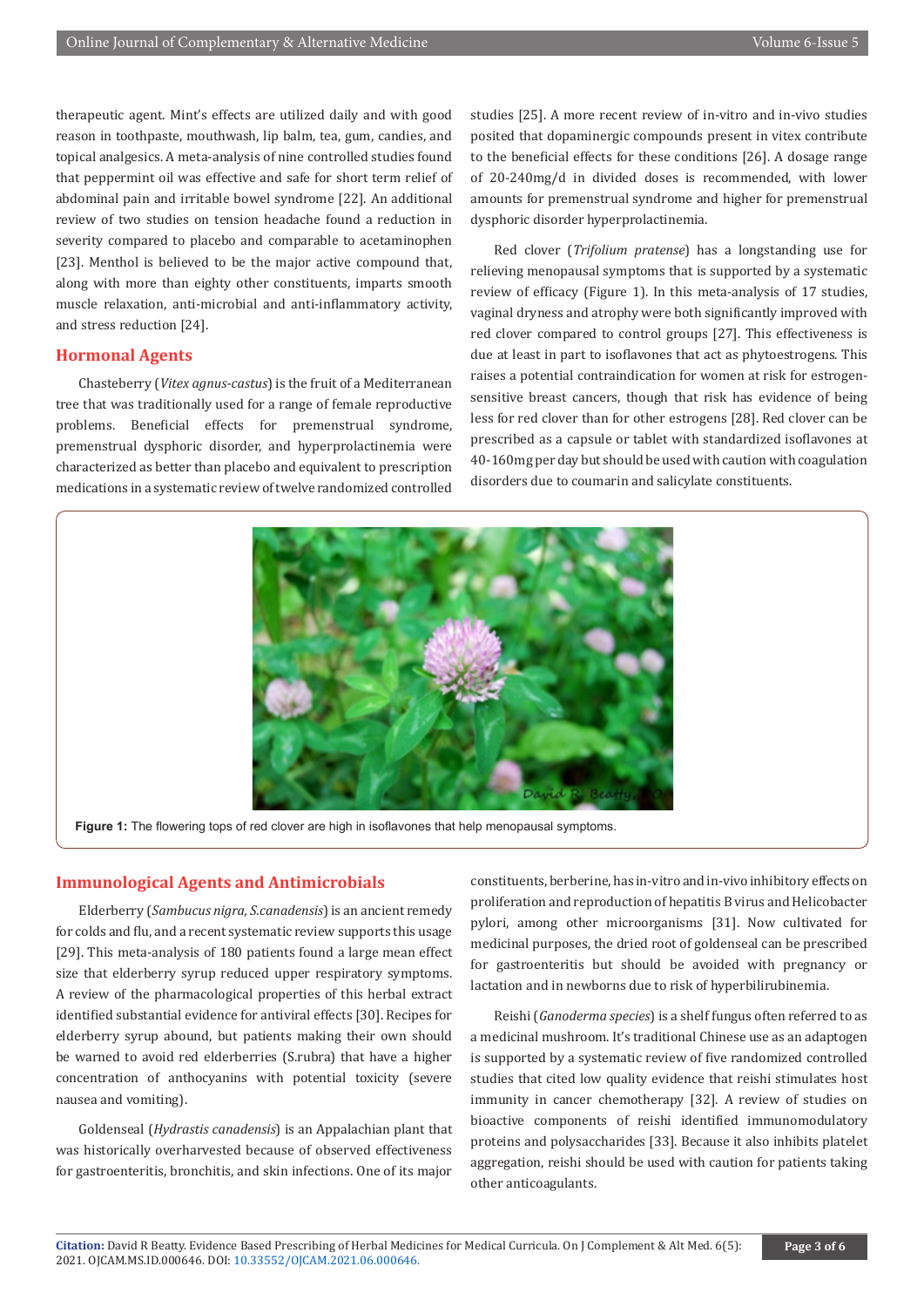### **Sedative-Hypnotics**

Gotu kola (*Centella asiatica*) is an Indian herb traditionally used for memory loss. A systematic review of five randomized controlled studies identified short-term improvements in mood as measured by increased alertness and decreased anger scores one hour after treatment [34]. These effects are postulated to be due to triterpenoid and glycoside constituents [35]. The findings of the meta-analysis plus minimal toxicity and no addiction potential support a prescription of gotu kola for anxiety with depressed mood.

Lavender (Lavandula angustifolia) essential oil has early evidence of helpfulness for insomnia [36]. In this systematic review, five of the eight studies meeting the inclusion criteria showed either increased deep sleep or reduced wake frequency compared to controls. The form used in these studies was diffused essential oil, making lavender a pleasant and safe option for the treatment of sleeplessness.

Valerian (*Valeriana officinalis*) is a bitter root with a longstanding use for insomnia supported by a meta-analysis of six controlled studies that asked subjects whether or not sleep was improved [37]. The most active ingredients, valerenic acid and valepotriates, have effects on GABA, serotonin, and adenosine receptors in the brain [38]. With the only risk being sedation and no evidence of dependence, valerian is a safe alternative to benzodiazepines for difficulty getting to sleep.

# **Prescribing Herbal Medicines**

Since modern applications of plant medicines have evolved from millenia of traditional use, commercially available preparations are not always well standardized. Herbs are regulated as foods in the U.S. and are available as dried plants, teas, tinctures (*alcohol*  *extractions*), essential oils, syrups, and pills. Of these forms, the latter can be standardized by weight of either the dried herb or the most active component. Capsules consist of the dried plant material in a dissolving gelatin or cellulose container, while tablets have additional contents for binding, compressibility, or solubility. Consumers make the choice of capsule or tablet based on availability, cost, and preference. Practitioners need only specify the dose, route, frequency, and quantity as with all prescriptions. A working knowledge of plant medicine risks and contraindications needs to be complemented by an interaction check between herbs and drugs as can be performed by most electronic health record formularies.

Another challenge to integration of herbal medicines into medical curricula is that some traditional systems of practice rely on multi-herb formulas. For example, temperature and moisture preferences for the patient, illness, or plant contribute to formulation in Chinese and Indian medicine. These observations about plant synergy, while sometimes appearing as unnecessary polypharmacy, present an opportunity for utilizing experimental design to test empirical hypotheses. Western prescribers need only assure that an herbal formula contains an effective dose of the desired plant medicine and that herb-herb interactions don't interfere with that effectiveness or introduce unnecessary risk.

The herbal medications described above and supported by systematic reviews of randomized controlled clinical outcome studies are summarized in Table 1. These and other emerging evidence-based plant medicines can and should be added to the appropriate section of pharmacology curricula at medical schools. Failure to do so will result in a generation of physicians with incomplete knowledge of the medications available to their patients and included in their prescribing formularies.

| <b>Table 1:</b> Herbal medicines with evidence-based prescribing recommendations. |
|-----------------------------------------------------------------------------------|
|-----------------------------------------------------------------------------------|

| <b>Herb</b>    | <b>Use</b>                                                                      | $Dose*$                                                                       | <b>Risk</b>                                                  |  |  |
|----------------|---------------------------------------------------------------------------------|-------------------------------------------------------------------------------|--------------------------------------------------------------|--|--|
| Cayenne        | low back pain, neuralgia                                                        | topical cream 0.025-0.1% TID-QID transder-<br>mal patch BID with 1-hr between | localized dysesthesia, hyperemia                             |  |  |
| Chasteberry    | premenstrual syndrome, premenstrual dys-<br>phoric disorder, hyperprolactinemia | 10-40mg PO BID-TID 40-80mg PO BID-TID                                         | estrogen sensitivity                                         |  |  |
| Elderberry     | cold, flu                                                                       | syrup 15ml PO QID                                                             | nausea, vomiting                                             |  |  |
| Fennel         | colic                                                                           | diluted tea 5oz PO TID                                                        | antibiotic interactions                                      |  |  |
| Feverfew       | migraine prophylaxis or treatment                                               | 50-100 mg PO QD                                                               | hypersensitivity, pregnancy, lactation                       |  |  |
| Goldenseal     | gastroenteritis, bronchitis                                                     | $0.5-1g$ PO TID                                                               | pregnancy, lactation, newborns                               |  |  |
| Gotu kola      | anxiety with depressed mood                                                     | 600mg PO TID                                                                  | sedation                                                     |  |  |
| Hawthorne      | congestive heart failure                                                        | 300-1000mg PO TID                                                             | cardiovascular medications                                   |  |  |
| Holy basil     | type 2 diabetes mellitus                                                        | 250-300mg PO QD (Jamshidi 2017)                                               | none known                                                   |  |  |
| Horse chestnut | chronic venous insufficiency                                                    | 125-250mg PO BID-TID standardized to 20-<br>22% saponins                      | hepatic or renal impairment, inflam-<br>matory bowel disease |  |  |
| Lavender       | insomnia                                                                        | essential oil                                                                 | none known                                                   |  |  |
| Nettle         | type 2 diabetes mellitus                                                        | 770mg PO BID                                                                  | contraindicated with cardiac or renal<br>impairment          |  |  |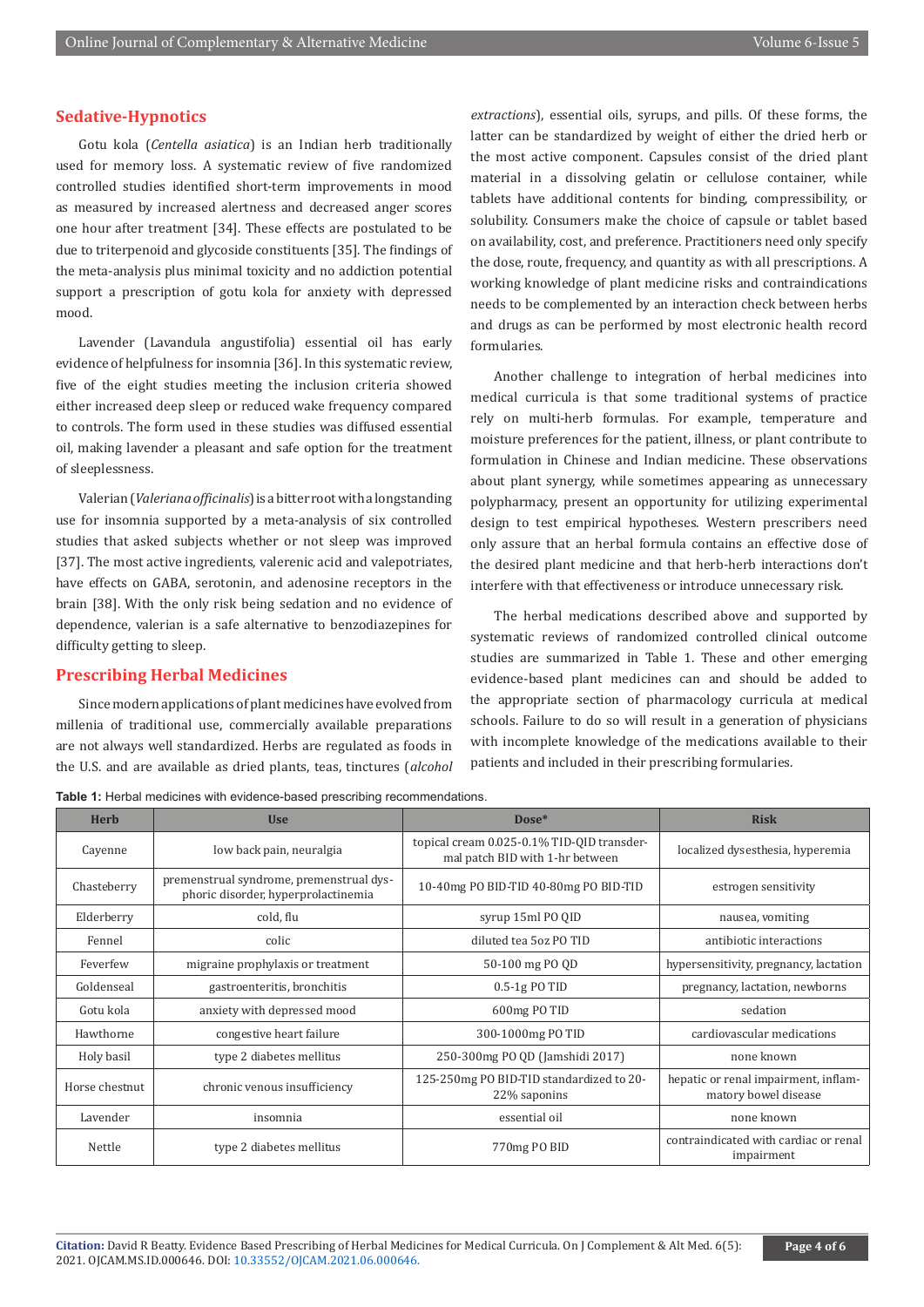| Peppermint | irritable bowel syndrome, tension headache | 0.2-0.4ml PO TID essential oil | achlorhydria, bronchospasm           |
|------------|--------------------------------------------|--------------------------------|--------------------------------------|
| Red clover | menopausal symptoms                        | 40-160mg PO OD                 | estrogen sensitivity, anticoagulants |
| Reishi     | immune stimulation                         | 1-1.5 $g/dP$                   | anticoagulants                       |
| Rose hips  | osteoarthritis                             | 500-750mg PO OD with food      | tetracycline interaction             |
| Turmeric   | osteoarthritis                             | 500mg PO OID                   | diarrhea prevented by black pepper   |
| Valerian   | insomnia                                   | 400-600mg PO HS                | sedation                             |

\*Dose recommendations in capsule/tablet form from Medscape 2020[39] unless otherwise specified.

#### **Acknowledgement**

The author would like to recognize and thank Deborah Schmidt, D.O., Department Chair of Osteopathic Principles and Practice at the West Virginia School of Osteopathic Medicine for review of and publication recommendations for the manuscript.

### **Conflict of Interest**

None.

#### **References**

- 1. [Cowen VS, Cyr V \(2015\) Complementary and alternative medicine in US](https://pubmed.ncbi.nlm.nih.gov/25709517/)  [medical schools. Adv Med Educ Pract 6: 113-117.](https://pubmed.ncbi.nlm.nih.gov/25709517/)
- 2. [Saxon DW, Tunnicliff G, Brokaw JJ, Raess BU \(2004\) Status of](https://pubmed.ncbi.nlm.nih.gov/15083987/)  [complementary and alternative medicine in the osteopathic medical](https://pubmed.ncbi.nlm.nih.gov/15083987/)  [school curriculum. J Am Osteopath Assoc 104\(3\): 121-126.](https://pubmed.ncbi.nlm.nih.gov/15083987/)
- 3. [Derry S, Rice AS, Cole P, Tan T, Moore RA \(2013\) Topical capsaicin](https://pubmed.ncbi.nlm.nih.gov/23450576/)  [\(high concentration\) for chronic neuropathic pain in adults. Cochrane](https://pubmed.ncbi.nlm.nih.gov/23450576/)  [Database Syst Rev \(2\): CD007393.](https://pubmed.ncbi.nlm.nih.gov/23450576/)
- 4. Liebert MA (2014) Cayenne (Capsicum spp.): an evidence-based systematic review by the Natural Standard Research Collaboration. Alternative and Complementary Therapies 20(3): 154-156.
- 5. Fathima SN (2015) A systematic review on phyochemistry and pharmacological activities of Capsicum annum. International Journal of Pharmacy & Pharmaceutical Research Human 4(3): 51-68.
- 6. Ernst E, Pittler MH (2000) The efficacy and safety of feverfew (Tanacetum parthenium L.): an update of a systematic review. Public Health Nutr 3(4A): 509-514.
- 7. [Pareek A, Suthar M, Rathore GS, Bansal V \(2011\) Feverfew \(Tanacetum](https://pubmed.ncbi.nlm.nih.gov/22096324/)  [parthenium L.\): a systematic review. Pharmacognosy Rev 5\(9\): 103-110.](https://pubmed.ncbi.nlm.nih.gov/22096324/)
- 8. [Johnson ES, Kadam NP, Hylands DM, Hylands PJ \(1985\) Efficacy of](https://pubmed.ncbi.nlm.nih.gov/3929876/)  [feverfew as prophylactic treatment of migraine. Br Med J \(Clin Res Ed\)](https://pubmed.ncbi.nlm.nih.gov/3929876/)  [291\(6495\): 569-573.](https://pubmed.ncbi.nlm.nih.gov/3929876/)
- 9. [Feverfew \(2020\). Wolters Kluwer Health.](https://www.drugs.com/npp/feverfew.html)
- 10. Hu XY, Corp N, Quicke J, Lai L, Blondel C, et al. (2018) Rosa canina fruit (rosehip) for osteoarthritis: a cochrane review. Osteoarthritis and Cartilage 26 Suppl 1: 344.
- 11. [Gruenwald J, Uebelhack R, Moré MI \(2019\) Rosa canina Rose hip](https://pubmed.ncbi.nlm.nih.gov/31138475/)  [pharmacological ingredients and molecular mechanics counteracting](https://pubmed.ncbi.nlm.nih.gov/31138475/)  [osteoarthritis - A systematic review. Phytomedicine 60: 152958.](https://pubmed.ncbi.nlm.nih.gov/31138475/)
- 12. [Daily JW, Yang M, Park S \(2016\) Efficacy of turmeric extracts and](https://pubmed.ncbi.nlm.nih.gov/27533649/)  [curcumin for alleviating the symptoms of joint arthritis: a systematic](https://pubmed.ncbi.nlm.nih.gov/27533649/)  [review and meta-analysis of randomized clinical trials. J Med Food](https://pubmed.ncbi.nlm.nih.gov/27533649/)  [19\(8\): 717-729.](https://pubmed.ncbi.nlm.nih.gov/27533649/)
- 13. [Tabrizi R, Vakili S, Akbari M, Mirhosseini N, Lankarani KB, et al. \(2019\)](https://pubmed.ncbi.nlm.nih.gov/30402990/)  [The effects of curcumin-containing supplements on biomarkers of](https://pubmed.ncbi.nlm.nih.gov/30402990/)  [inflammation and oxidative stress: A systematic review and meta](https://pubmed.ncbi.nlm.nih.gov/30402990/)[analysis of randomized controlled trials. Phytother Res 33\(2\): 253-262.](https://pubmed.ncbi.nlm.nih.gov/30402990/)
- 14. [Jamshidi N, Cohen MM \(2017\) The clinical efficacy and safety of tulsi in](https://pubmed.ncbi.nlm.nih.gov/28400848/) [humans: A systematic review of the literature. Evid Based Complement](https://pubmed.ncbi.nlm.nih.gov/28400848/) [Alternat Med 2017: 9217567.](https://pubmed.ncbi.nlm.nih.gov/28400848/)
- 15. [Ziaei R, Foshati S, Kermani M, Ghavami A, Clark C, et al. \(2019\) The effect](https://pubmed.ncbi.nlm.nih.gov/31802554/) [of nettle \(Urtica dioica\) supplementation on the glycemic control of](https://pubmed.ncbi.nlm.nih.gov/31802554/) [patients with type 2 diabetes mellitus: A systematic review and meta](https://pubmed.ncbi.nlm.nih.gov/31802554/)[analysis. Phytother Res 34\(2\): 282-294.](https://pubmed.ncbi.nlm.nih.gov/31802554/)
- 16. [Kregiel D, Pawlikowska E, Antolak H \(2018\) Urtica spp.: Ordinary plants](https://pubmed.ncbi.nlm.nih.gov/29987208/) [with extraordinary properties. Molecules 23\(7\): 1664.](https://pubmed.ncbi.nlm.nih.gov/29987208/)
- 17. [Tassell MC, Kingston R, Gilroy D, Lehane M, Furey A \(2010\) Hawthorn](https://pubmed.ncbi.nlm.nih.gov/22228939/) [\(Crataegus spp.\) in the treatment of cardiovascular disease. Pharmacogn](https://pubmed.ncbi.nlm.nih.gov/22228939/) [Rev 4\(7\): 32-41.](https://pubmed.ncbi.nlm.nih.gov/22228939/)
- 18. [Pittler MH, Ernst E \(2012\) Horse chestnut seed extract for chronic](https://pubmed.ncbi.nlm.nih.gov/23152216/) [venous insufficiency. Cochrane Database of Syst Rev 11\(11\): CD003230.](https://pubmed.ncbi.nlm.nih.gov/23152216/)
- 19. [Dudek-Makuch E \(2015\) Horse chestnut efficacy and safety in chronic](https://www.sciencedirect.com/science/article/pii/S0102695X15001003) [venous insufficiency: an overview. Revista Brasileira de Farmacognosia](https://www.sciencedirect.com/science/article/pii/S0102695X15001003) [25\(5\): 533-541.](https://www.sciencedirect.com/science/article/pii/S0102695X15001003)
- 20. [Harb T, Matsuyama M, David M, Hill RJ \(2016\) Infant colic-what works:](https://pubmed.ncbi.nlm.nih.gov/26655941/) [A systematic review of interventions for breast-fed infants. J Pediatr](https://pubmed.ncbi.nlm.nih.gov/26655941/) [Gastroenterol Nutr 62\(5\): 668-686.](https://pubmed.ncbi.nlm.nih.gov/26655941/)
- 21. Al-Snafi, Ali (2018) The chemical constituents and pharmacological effects of Foeniculum vulgare-A review. IOSR Journal of Pharmacy 8(5): 81-96.
- 22. [Alammar N, Wang L, Saberi B, Nanavati J, Holtmann G, et al. \(2019\)](https://pubmed.ncbi.nlm.nih.gov/30654773/) [The impact of peppermint oil on the irritable bowel syndrome: a meta](https://pubmed.ncbi.nlm.nih.gov/30654773/)[analysis of the pooled clinical data. BMC Complement Altern Med 19\(1\):](https://pubmed.ncbi.nlm.nih.gov/30654773/) [21.](https://pubmed.ncbi.nlm.nih.gov/30654773/)
- 23. [Kligler B, Chaudhary S \(2007\) Peppermint oil. Am Fam Physician 75\(7\):](https://pubmed.ncbi.nlm.nih.gov/17427617/) [1027-1030.](https://pubmed.ncbi.nlm.nih.gov/17427617/)
- 24. [Chumpitazi BP, Kearns GL, Shulman RJ \(2018\) Review article: the](https://pubmed.ncbi.nlm.nih.gov/29372567/) [physiological effects and safety of peppermint oil and its efficacy in](https://pubmed.ncbi.nlm.nih.gov/29372567/) [irritable bowel syndrome and other functional disorders. Aliment](https://pubmed.ncbi.nlm.nih.gov/29372567/) [Pharmacol Ther 47\(6\): 738-752.](https://pubmed.ncbi.nlm.nih.gov/29372567/)
- 25. [van Die M, Burger H, Teede H, Bone K \(2013\) Vitex agnus-castus extracts](https://pubmed.ncbi.nlm.nih.gov/23136064/) [for female reproductive disorders: A systematic review of clinical trials.](https://pubmed.ncbi.nlm.nih.gov/23136064/) [Planta Med 79\(7\): 562-575.](https://pubmed.ncbi.nlm.nih.gov/23136064/)
- 26. [Rafieian-Kopaei M, Movahedi M \(2017\) Systematic review of](https://pubmed.ncbi.nlm.nih.gov/28243425/) [premenstrual, postmenstrual and infertility disorders of Vitex agnus](https://pubmed.ncbi.nlm.nih.gov/28243425/) [castus. Electron Physician 9\(1\): 3685-3689.](https://pubmed.ncbi.nlm.nih.gov/28243425/)
- 27. [Ghazanfarpour M, Sadeghi R, Roudsari RL, Khorsand I, Khadivzadeh T,](https://pubmed.ncbi.nlm.nih.gov/26471215/) [et al. \(2016\) Red clover for treatment of hot flashes and menopausal](https://pubmed.ncbi.nlm.nih.gov/26471215/) [symptoms: a systematic review and meta-analysis. J Obstet Gynaecol](https://pubmed.ncbi.nlm.nih.gov/26471215/) [36\(3\): 301-311.](https://pubmed.ncbi.nlm.nih.gov/26471215/)
- 28. [Fritz H, Seely D, Flower G, Skidmore B, Fernandes R, et al. \(2013\) Soy,](https://pubmed.ncbi.nlm.nih.gov/24312387/) [red clover, and isoflavones and breast cancer: a systematic review. PLoS](https://pubmed.ncbi.nlm.nih.gov/24312387/) [One 8\(11\): e81968.](https://pubmed.ncbi.nlm.nih.gov/24312387/)
- 29. [Hawkins J, Baker C, Cherry L, Dunne E \(2019\) Black elderberry](https://pubmed.ncbi.nlm.nih.gov/30670267/) [\(Sambucus nigra\) supplementation effectively treats upper respiratory](https://pubmed.ncbi.nlm.nih.gov/30670267/) [symptoms: A meta-analysis of randomized, controlled clinical trials.](https://pubmed.ncbi.nlm.nih.gov/30670267/) [Complement Ther Med 42: 361-365.](https://pubmed.ncbi.nlm.nih.gov/30670267/)